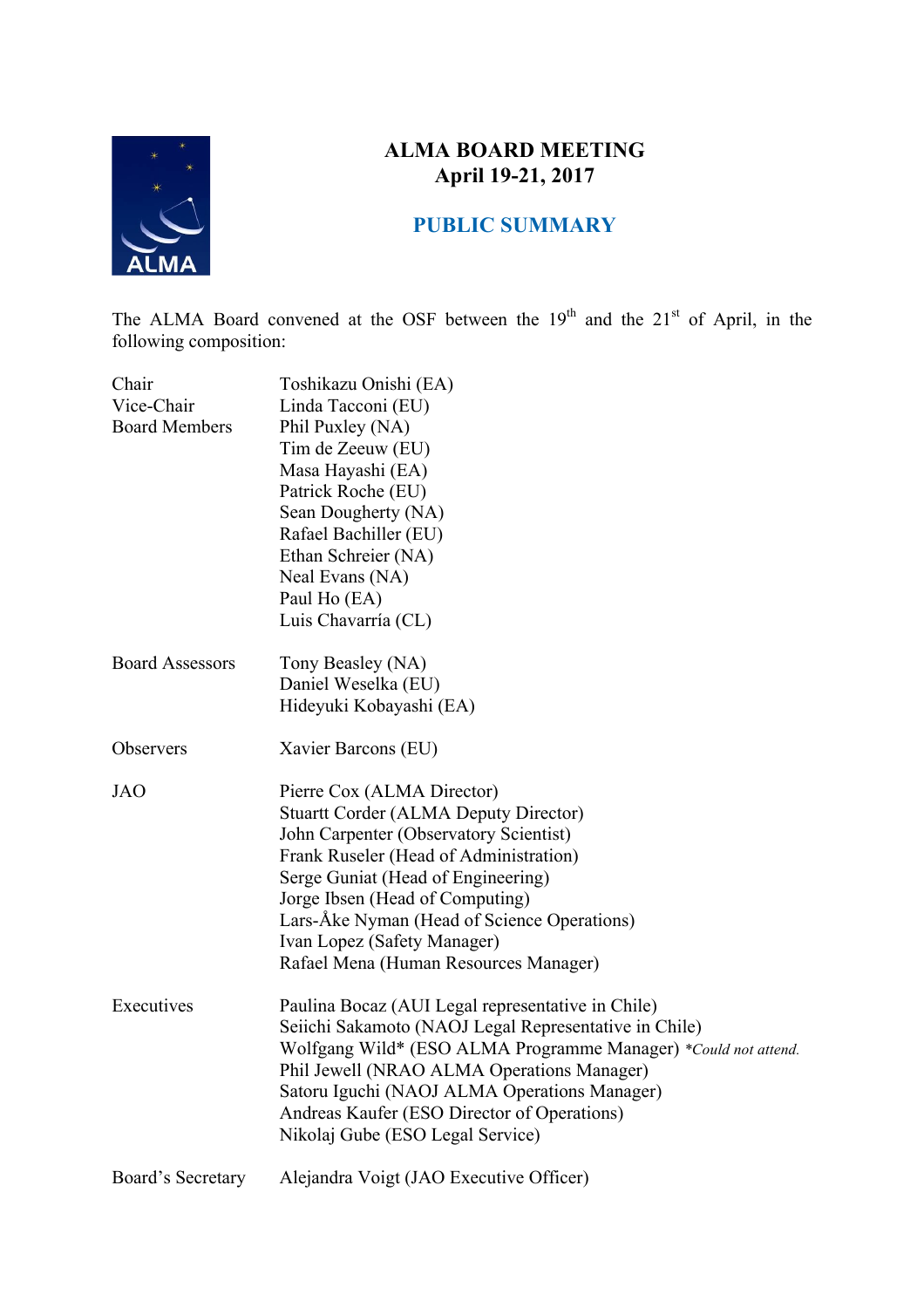## **PUBLIC SUMMARY**

The ALMA Board held its April 2017 meeting, at the Operations Support Facility (OSF) in San Pedro de Atacama, Chile. The Board's Chair welcomed Dr. Luis Chavarría, Director of Astronomy in Conicyt, the new Board Member appointed by Chile. He also welcomed Dr. Xavier Barcons, who attended the meeting as an ESO observer.

#### **ALMA Overview**

The Board noted the presentations given by the ALMA Director and Deputy Director, regarding the latest activities, achievements and challenges for ALMA since November, 2016, including:

- The successful conclusion of the Cycle 3 observing period and the smooth start of Cycle 4
- The unfavorable weather conditions that occurred at the beginning of 2017, and the impact on observing time,
- The increase in the number of Antennas available for science, which is now approaching the steady state level
- A steady increase in the number of observing hours
- The first successful VLBI observing campaign
- A highly successful maintenance period
- The nearing of completion of the Residencia
- Continued increases in the number of refereed papers published
- Science results regarding solar observations, a distant outer solar object, a triple system formed via fragmentation, a full spectral survey of IRAS 16293-2422, and the detection of a redshift 8.3 gravitationally lensed galaxy.
- A successful opening to the Cycle 5 Call for Proposals
- A description of the new capabilities being offered in Cycle 5
- Performance results for the first half of Cycle 4
- The goal to have full operations capabilities by  $\sim$ Cycle 7
- Efforts to improve efficiency targeted at improving time-on-sky

#### **Financial Matters**

The ALMA Board noted the reports of the ALMA Budget Committee and the Joint ALMA Observatory (JAO) Head of Administration regarding the financial results of 2016, the 2017 budget execution and projections and the long-term planning preparation. The Board was also updated in some infrastructure activities, like the upcoming completion of the Residencia for the staff at the OSF, progress in restoration of parts of the site following the completion of construction activities, and the future multi-purpose enclosed sports facility that will be built by Associated Universities Inc. (AUI) on behalf of the National Science Foundation.

The Residencia was formally handed over to JAO by the ESO Director General at a ceremony during the Board meeting. It is anticipated that it will be fully furnished and ready for use around the middle of 2017. This represents an important landmark, as the Residencia is the final major component of the observatory infrastructure.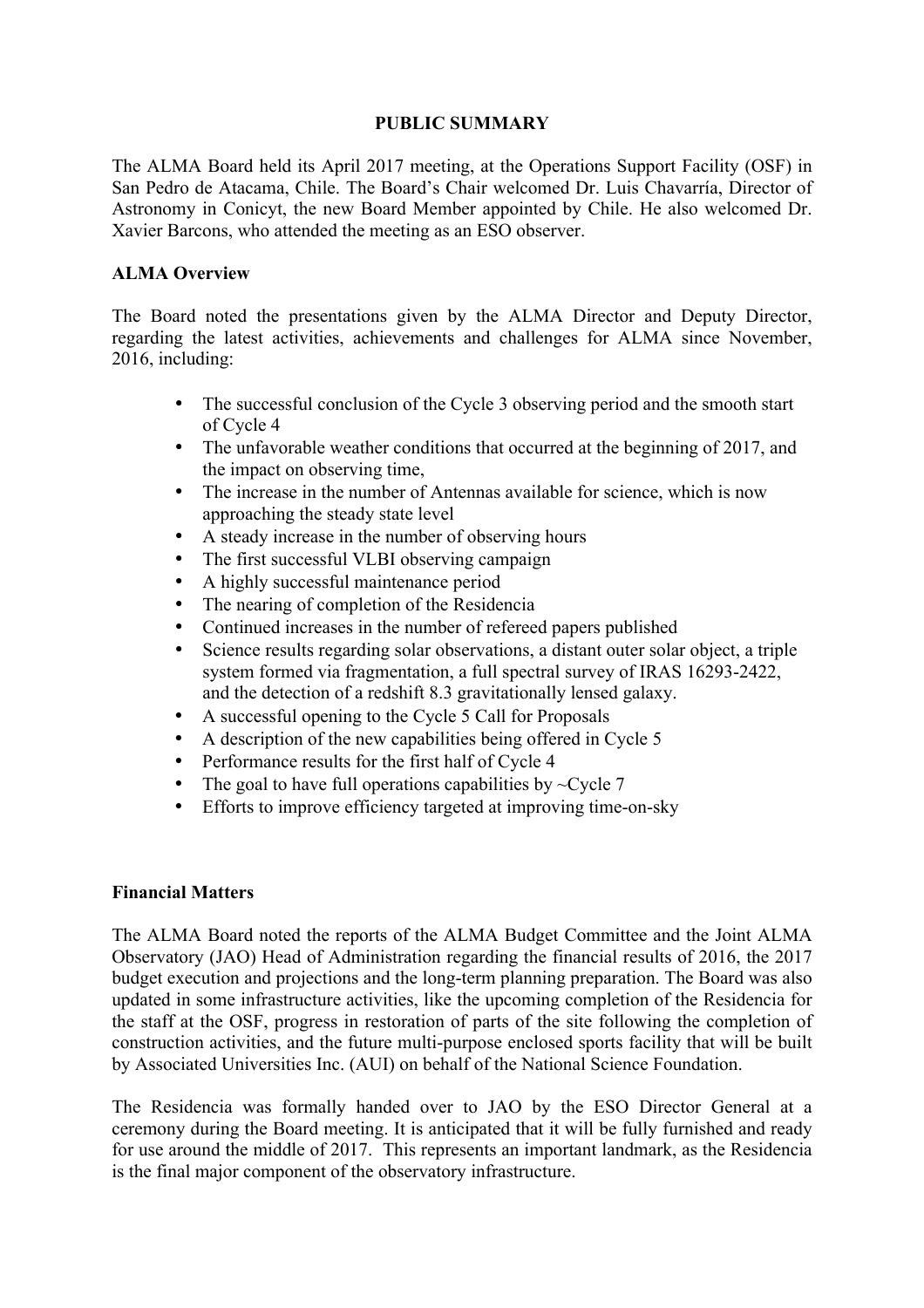#### **ASAC Report & Scientific Matters**

The Board noted the report of the ALMA Science Advisory Committee (ASAC) and the Board's Science Committee, who discussed, among other scientific issues:

- The possibility of releasing raw data in certain circumstances
- Data delivery rates
- The completion rate of rank A programs and the requirements for carry-over into subsequent cycles
- Observation Efficiency
- High frequency operations for the ALMA Compact Array (ACA)
- Technical Aspects of ALMA System Performance, especially related to Large Programs
- Science Outcomes from ALMA
- Issues raised through regional Science Advisory Committees
- The plans for an additional call for stand-alone ACA observing proposals
- The Vision for ALMA's development over the next 10-15 years.

The Board also noted the Observatory Scientist's presentation regarding the status of the data processing and the improvement in the delivery of data due to the increased staffing levels and software developments both at the JAO and the ALMA Regional Centers.

#### **Safety**

The Board noted the JAO Safety Manager's presentation regarding the latest events since November 2016, along with the encouraging statistics for 2016. .The Board expressed its appreciation to the JAO for the substantial progress that had resulted from its efforts over the past year, and noted the resilience of the OSF and the response of the staff in the face of very poor weather in January 2017.

## **Operations Plan**

The Board noted the status of the Operations Plan, which is described by more than 30 living documents, almost all of which are fully approved and implemented, and approved an Annex to the Principles of Operations which contains the list of Critical Services to be provided by the ALMA Support Centers managed by the Executives.

The Board also approved a revised version of the Principles for the ALMA Development Program, and noted that the Implementation Plan is currently being drafted by the ALMA Management Team (AMT), the Observatory Scientist and the Observatory Systems Engineer.

## **ALMA Development Program & Vision**

The ALMA Board noted the presentations by the ALMA Deputy Director, on behalf of the AMT, regarding the status of the ALMA Development Program, which covered the on-going projects and studies, the projects that will be be submitted for approval in the near future and a summary of the scope of upcoming calls for proposals within the three regions.